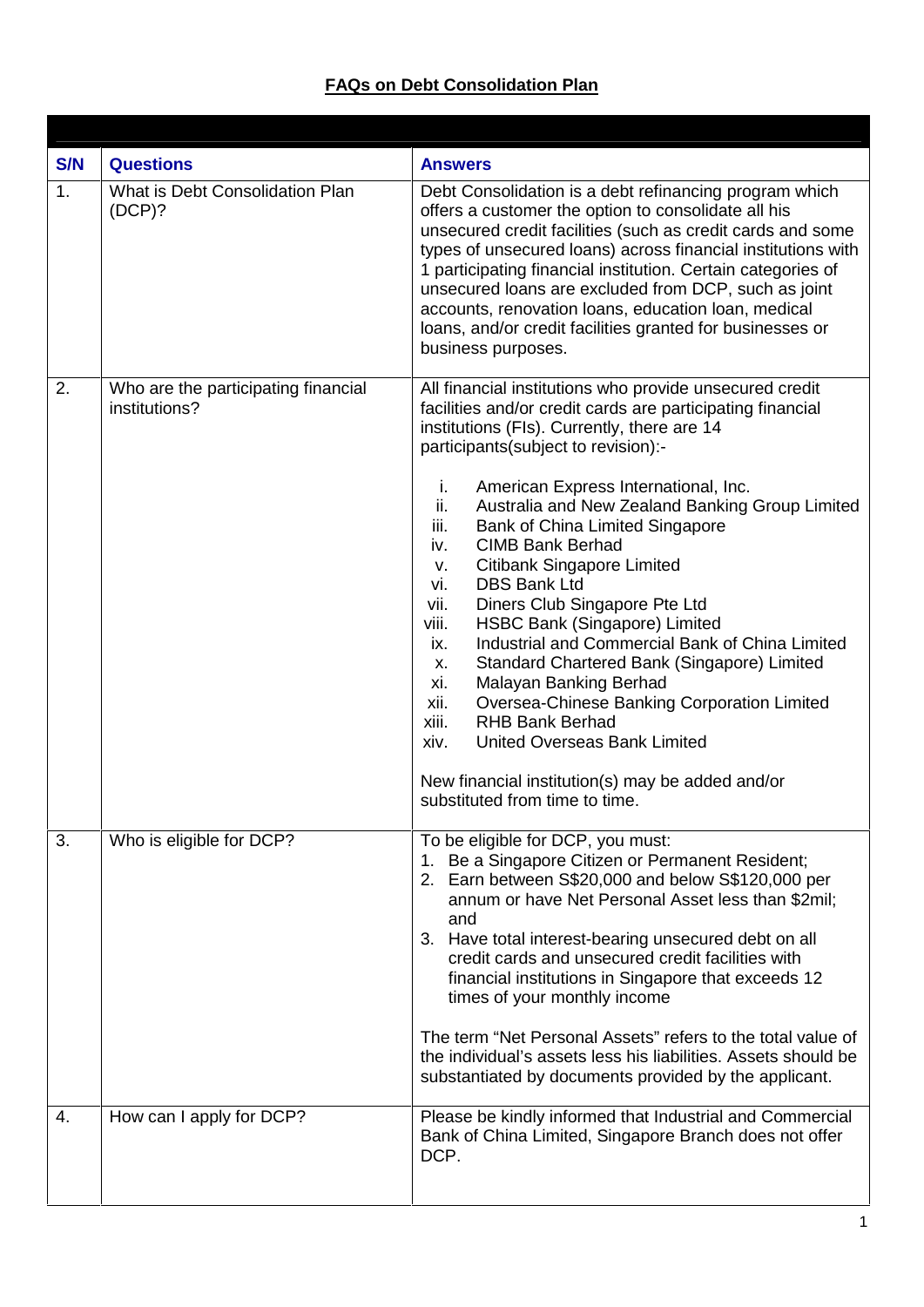|     |                                                                                                                           | You may approach any of the other Participating FIs<br>which offer DCPs to apply for a DCP. An applicant should<br>only apply once with one Participating FI in Singapore, as<br>an applicant can only have one DCP.                                                                                                                                                                          |
|-----|---------------------------------------------------------------------------------------------------------------------------|-----------------------------------------------------------------------------------------------------------------------------------------------------------------------------------------------------------------------------------------------------------------------------------------------------------------------------------------------------------------------------------------------|
| 5.  | I am currently under the RAS scheme.<br>Am I eligible for DCP?                                                            | Yes, you may transfer the outstanding amounts under<br>RAS to a DCP with a participating FI.                                                                                                                                                                                                                                                                                                  |
| 6.  | Do I need to apply to all Participating<br>Fls?                                                                           | No, you only need to apply to 1 Participating FI to avail<br>yourself of the DCP. You are encouraged to compare the<br>terms and conditions from different Participating FIs<br>before putting through an application with the Participating<br>FI of your choice.                                                                                                                            |
| 7.  | Can I apply for a DCP with a<br>Participating FI that I am not a<br>customer with?                                        | Yes, this is no difference from applying for a new<br>unsecured credit facility or credit card today.                                                                                                                                                                                                                                                                                         |
| 8.  | What documents are required for<br>application?                                                                           | The following documents need to be submitted at the<br>point of application:                                                                                                                                                                                                                                                                                                                  |
|     |                                                                                                                           | Copy of NRIC (front and back); and<br>٠<br>Latest Credit Bureau Report; and<br>$\bullet$<br>Latest Income Documents (refer to application form for<br>$\bullet$<br>acceptable income docs); and<br>Latest credit card and unsecured credit loan<br>statements (physical or online); and<br>Confirmation letter evidencing unbilled balances for<br>unsecured credit instalment plans (If any) |
| 9.  | What if I have other transactions not<br>reflected in my statement?                                                       | You are advised to present documentation of these other<br>transactions for the DCP application                                                                                                                                                                                                                                                                                               |
| 10. | How do I request for a Confirmation<br>Letter evidencing unbilled balances?                                               | You may submit your request by email to<br>credit_card_centre@sg.icbc.com.cn. A confirmation letter<br>will be issued to you by post.                                                                                                                                                                                                                                                         |
| 11. | Can I consolidate the outstanding<br>under an existing renovation loan,<br>education loan and joint account under<br>DCP? | No, the DCP excludes any renovation loan, education<br>loan, medical loan, credit facility granted for businesses or<br>business purposes and/or outstanding debts under joint<br>accounts.                                                                                                                                                                                                   |
|     |                                                                                                                           | In recognition of the purposeful or needs-based nature of<br>such loans, MAS has exempted them from the industry-<br>wide and per-FI borrowing limits.                                                                                                                                                                                                                                        |
| 12. | What will be the total DCP amount?                                                                                        | The DCP amount is equivalent to the total principal<br>outstanding balance - including interest and any other<br>fees and/or charges accruing on your statemented<br>accounts - plus an additional 5% allowance over and<br>above the total DCP amount for your first DCP loan.                                                                                                               |
|     |                                                                                                                           | If the approved DCP amount is insufficient to repay the<br>outstanding balance on your existing unsecured credit<br>facilities in full, you will remain responsible for settling the<br>shortfall directly with the financial institutions concerned.                                                                                                                                         |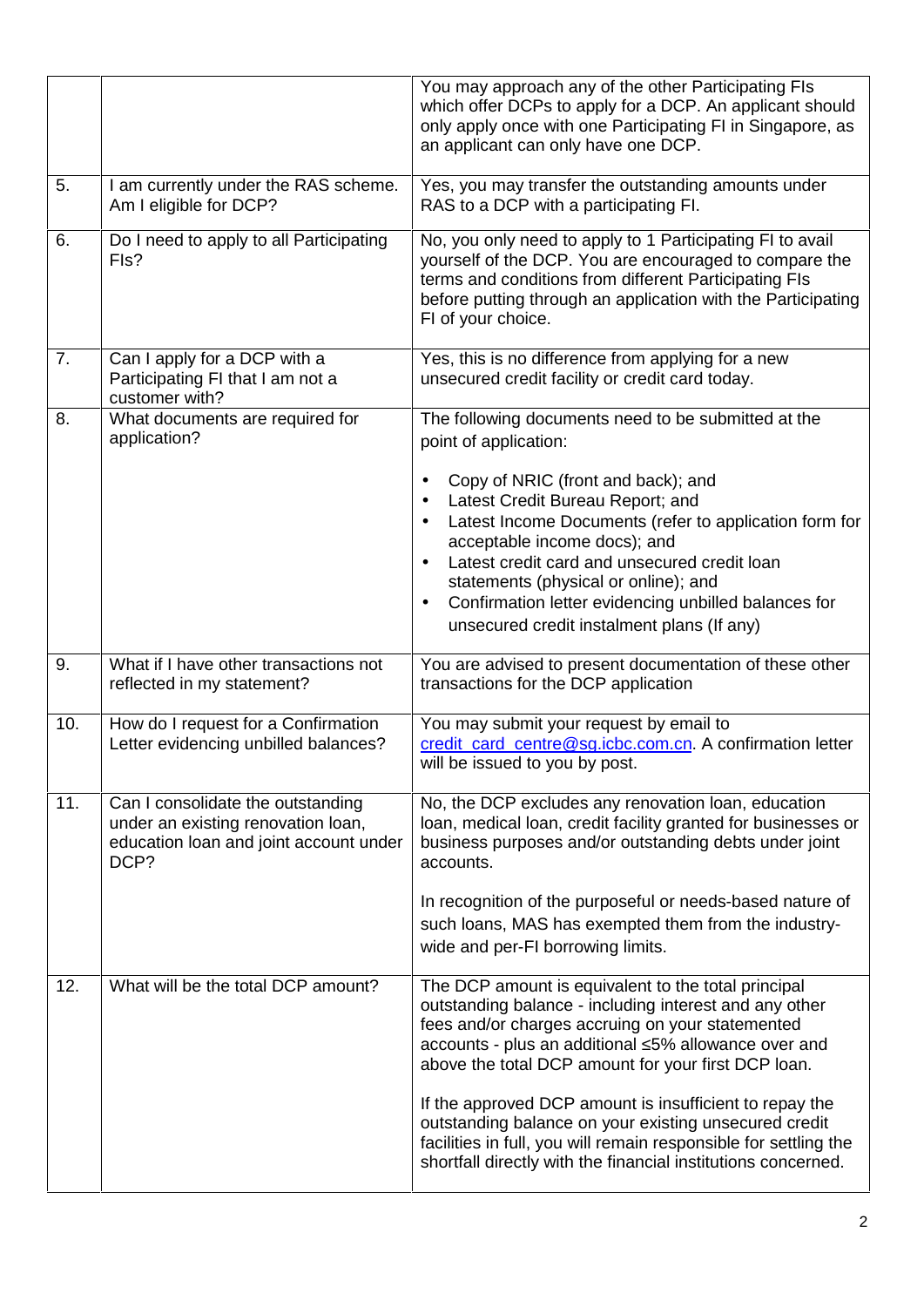| 13. | What is the purpose of the additional<br>5% over and above the total DCP<br>amount?                                                      | It is to cater for any incidental charges (e.g. interest and<br>fees payable) incurred from the time the DCP is approved<br>till the time the disbursed DCP amount is received by the<br>financial institutions.                                                                                                                                                                                                                                                                          |
|-----|------------------------------------------------------------------------------------------------------------------------------------------|-------------------------------------------------------------------------------------------------------------------------------------------------------------------------------------------------------------------------------------------------------------------------------------------------------------------------------------------------------------------------------------------------------------------------------------------------------------------------------------------|
| 14. | Can I choose not to have this <5%<br>allowance?                                                                                          | The 5% allowance is mandatory for the first approved<br>DCP loan. It is intended as a buffer against any incidental<br>charges that may be incurred from the time that the DCP<br>loan is approved to when the DCP amount is disbursed to<br>your financial institutions. Any portion of the allowance<br>that is not disbursed will be credited or refunded to you by<br>your DCP financial institution.<br>The allowance will not be applicable for subsequent<br>refinanced DCP loans. |
| 15. | Can I do a partial consolidation of my<br>balances?                                                                                      | No, DCP must be done in full with one Participating FI so<br>that you may pay down your total outstanding amounts<br>with a single FI.                                                                                                                                                                                                                                                                                                                                                    |
| 16. | Can I request for the DCP amount to<br>be deposited into my designated<br>savings or current account?                                    | No, the DCP amount will be disbursed directly to the<br>respective financial institutions with whom you have<br>outstanding unsecured credit facilities.                                                                                                                                                                                                                                                                                                                                  |
| 17. | Why am I given the 1x revolving credit<br>facility?                                                                                      | You will be automatically given a revolving credit facility to<br>provide you with a convenient mode of payment for<br>managing your daily essentials.                                                                                                                                                                                                                                                                                                                                    |
| 18. | Is it compulsory to have a revolving<br>credit facility?                                                                                 | The revolving credit facility and the DCP are bundled<br>together as a single product. However, you can choose<br>not to use the revolving credit facility should you not have<br>any need for it.                                                                                                                                                                                                                                                                                        |
| 19. | Are there fees attached to the<br>revolving credit facility?<br>Do I need to pay any service fee or<br>annual fee?                       | Fees and charges will apply on the revolving credit facility<br>in accordance with the relevant Participating FI's terms<br>and conditions.                                                                                                                                                                                                                                                                                                                                               |
| 20. | Can I request for lower limit on the<br>revolving credit facility?                                                                       | No, it will be fixed at 1x your monthly income. However,<br>you are not obliged to utilise the full limit.                                                                                                                                                                                                                                                                                                                                                                                |
| 21. | In case of exigencies, can I request for<br>temporary line increase on my<br>revolving credit facility?                                  | No, it will be fixed at 1x your monthly income.                                                                                                                                                                                                                                                                                                                                                                                                                                           |
| 22. | Can I apply for a permanent credit limit<br>increase on the revolving credit facility<br>bundled with the DCP if my income<br>increases? | Yes, with submission of fresh income documents.                                                                                                                                                                                                                                                                                                                                                                                                                                           |
| 23. | Can I cancel my revolving credit<br>facility?                                                                                            | No, it is bundled with the Debt Consolidation Loan<br>Account.                                                                                                                                                                                                                                                                                                                                                                                                                            |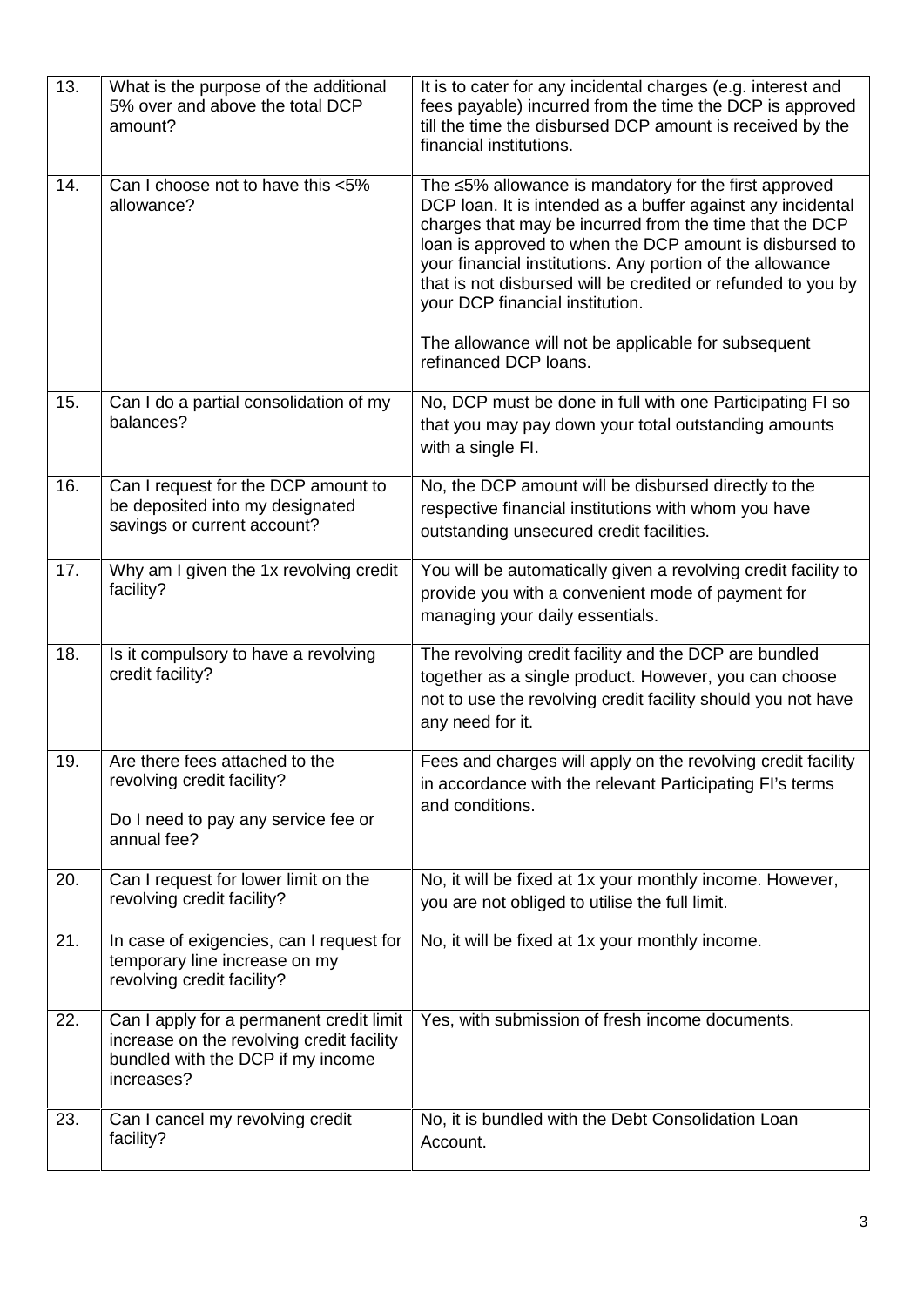| 24. | Can I continue to use my existing<br>credit facilities after I apply for DCP<br>but before it's being approved?                                           | No. Further usage of existing unsecured credit facilities<br>will not be allowed once a borrower decides to takes up<br>the DCP.<br>If the approved DCP Amount is insufficient to repay your<br>outstanding under any existing unsecured credit facilities<br>in full, you shall remain fully responsible for the payment<br>of any extra costs / expenses / shortfall incurred in<br>accordance with the terms and conditions governing such<br>DCP. Your obligations under such unsecured credit<br>facilities shall remain unchanged and continue. |
|-----|-----------------------------------------------------------------------------------------------------------------------------------------------------------|-------------------------------------------------------------------------------------------------------------------------------------------------------------------------------------------------------------------------------------------------------------------------------------------------------------------------------------------------------------------------------------------------------------------------------------------------------------------------------------------------------------------------------------------------------|
| 25. | Will I be able to continue using my<br>unsecured credit facilities once my<br>DCP application is approved?                                                | No, all your unsecured credit facilities will be closed or<br>suspended once your DCP application is approved.<br>However, you are still able to use the 1x revolving credit<br>facility.                                                                                                                                                                                                                                                                                                                                                             |
| 26. | Do I need to continue repaying the<br>outstanding balances on my existing<br>unsecured credit facilities while my<br>DCP application is pending approval? | Yes, you shall continue to be liable for your existing<br>unsecured credit facilities, and will be bound by the terms<br>and conditions governing such facilities, before your DCP<br>application is approved.                                                                                                                                                                                                                                                                                                                                        |
|     |                                                                                                                                                           | Upon the approval of your DCP loan, you need only repay<br>your monthly DCP repayment amount to your DCP<br>financial institution. In the event that the 5% DC<br>allowance is insufficient to cover any incidental charges<br>incurred from the time that your DCP loan is approved to<br>when the DCP amount is disbursed to your financial<br>institutions, you will also be responsible for settling the<br>shortfall directly with your financial institutions.                                                                                  |
| 27. | Do I need to stop my recurring/GIRO<br>arrangement on the Designated<br>accounts?                                                                         | Yes, once the DCP has been approved, you shall be fully<br>responsible for terminating any existing recurring/GIRO<br>arrangements you may have on your existing unsecured<br>credit facilities. You will also need to make alternative<br>payment arrangements with your respective billing<br>organisations.                                                                                                                                                                                                                                        |
| 28. | If DCP amount is insufficient to repay<br>my existing credit facilities, what will<br>happen?                                                             | You will be responsible for repaying any outstanding<br>amounts you owe to any financial institution in excess of<br>the approved DCP amount. Your obligations under such<br>unsecured credit facilities shall remain unchanged and<br>continue.                                                                                                                                                                                                                                                                                                      |
| 29. | What will happen to me if I am under<br>DCP but fail to pay my excess/shortfall<br>on my existing credit facilities?                                      | If a DCP borrower defaults on the existing credit facilities,<br>the relevant financial institution shall follow their regular<br>collection/remedial process.                                                                                                                                                                                                                                                                                                                                                                                        |
| 30. | Do I need to inform the FIs to close my<br>accounts?                                                                                                      | No. Upon DCP loan approval, the Participating FI with<br>whom you have taken up the DCP will proceed to pay<br>down your outstanding amounts with existing financial<br>institutions and will also notify your existing financial<br>institutions of account suspension.                                                                                                                                                                                                                                                                              |
|     |                                                                                                                                                           |                                                                                                                                                                                                                                                                                                                                                                                                                                                                                                                                                       |